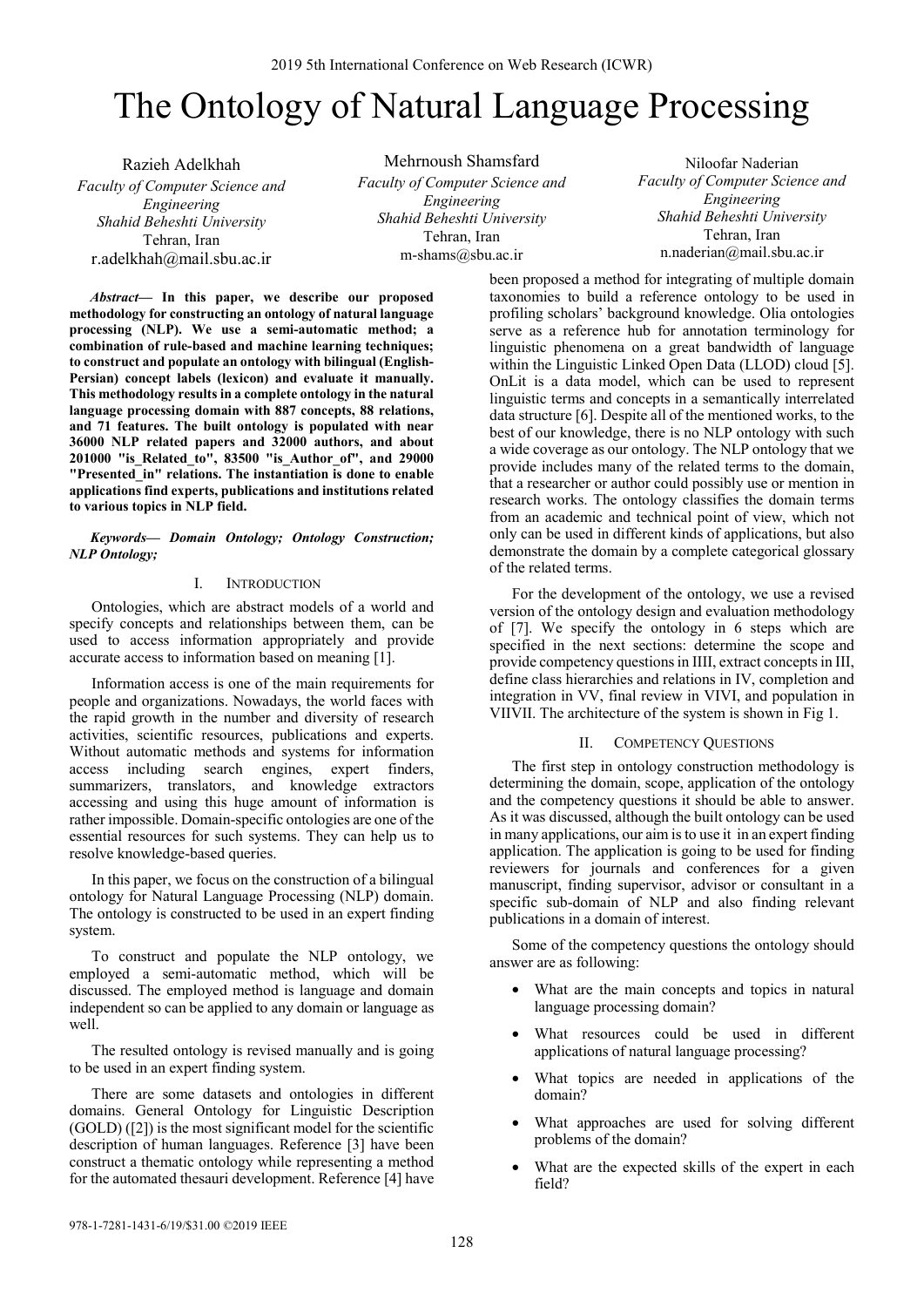

Fig. 1. The Architecture of the System

- What is the expertise of an individual?
- What are the expected skills of the author of a publication?
- What is the topic of an application if it uses each tool?
- What are the resources used in a specific approach or a specific piece of work?
- Who is the expert person in each field of the domain?
- What are the most relevant publications in a specific topic?

#### III. CONCEPT EXTRACTION

For building the ontology, first, we construct an initial core from scratch manually. Then, we use NLP textbook [8] to extract key phrases of the domain. After that, we use information about NLP terms available at Wikipedia to complete the list of extracted concepts.

The initial core is constructed by listing 150 most known terms of natural language processing domain, and categorizing them under four categories of concepts, relations, properties, and instances manually. We also create a hierarchy between concepts. The core had 98 concepts, 16 relations, 20 properties and 16 instances.

At the next step, on the extracted text of the NLP textbook [8], first we remove all stop-words, lone characters, numbers, adverbs and verbs. Then, we extract the most frequent words and phrases (1-gram and 2-grams) of the text as candidate phrases, by calculating the tf-idf and consider a threshold for its values. So the most frequent words and phrases of the domain are extracted as candidate concepts.

Finally, we manually review the results and remove superficial ones according to application requirements. As the result, 120 out of 180 concepts, with 67.2% precision are accepted.

Then, to extract concepts from Wikipedia, we use the structured data available at the page entitled "outline of Natural Language Processing"1 , which has a proper category

of concepts of NLP. Furthermore, we create a small-scale ontology semi-automatically for each main part of the Wiki page. Then we merge these ontologies with our NLP

ontology to extract new concepts. For this purpose, for each concept pair  $(C_1, C_2)$  in which  $C_1$  is from the main NLP ontology and  $C_2$  is from the small-scale ontology of Wiki page, we measure the similarity between two phrases by computing syntactic similarity according to (1) presented by [4].

$$
SSM (c_1.c_2)
$$
  
= max  $\left(0.\frac{min(Len(c_1).Len(c_2)) - EditDistance(c_1.c_2)}{min(Len(c_1).Len(c_2))}\right)$  (1)

Where EditDistance  $(C_1, C_2)$  estimates the number of edits required to change  $C_1$  to  $C_2$ . Having similarity more than a predefined threshold of 0.7 tags the pair as similar concepts. Concepts that do not have any similar class in the main ontology considered as new concepts to be added to the ontology. In the process of comparison, we compare each of the concepts of wiki-pedia ontology (from leaf to the root) to NLP ontology classes and find the potential similar ones. Also, we do the same process to find the possible super-class for each new concept to determine the position of them in the ontology.

There is an example of "Applications" part from Wikipedia page shown in Fig 2 The initial core is constructed by listing 150 most known terms of natural language processing domain, and categorizing them under four categories of concepts, relations, properties, and instances manually. We also create a hierarchy between concepts. The core had 98 concepts, 16 relations, 20 properties and 16 instances.

 In this example, the "Open Domain Question Answering" didn't have any similar one in the NLP ontology, but its super-class "Question Answering" is matched with the exact same named class in the Ontology and the next level class, their main headline, "Applications" is matched with the "Application" class of the NLP ontology. These comparisons result that the "Open Domain Question Answering" should be added to the NLP ontology, and its suggested super class is "Question Answering".

The "outline of Natural Language Processing" page of Wikipedia, added about 290 new concepts to our ontology.

After these three steps, we performed the following tasks to extract more concepts for the ontology. We try to add any concepts related to NLP domain and also handle semantically similar concepts.

The method of finding existing similar concepts is same as what we explained for Wiki pages, but we do not have the hierarchical structure in these resources, so placing new concepts in the main ontology cannot be handled automatically.

- We employ subject categories available in call for papers (CFPs) of related conferences and journals. Then we revise the ontology and review and complete its concept and subtrees.
- We Extract the n-grams in web pages related to NLP groups and laboratories and preprocess them. Thenafter eliminating the existing ones, we add new ones to the ontology as concepts.
- We use the list of resources available in the Zotero program2 and the items introduced by the expert to complete the "Resource" subtree of the ontology.

<sup>&</sup>lt;sup>1</sup>https://en.wikipedia.org/wiki/Outline\_of\_natural\_language\_processing. 2 https://www.zotero.org/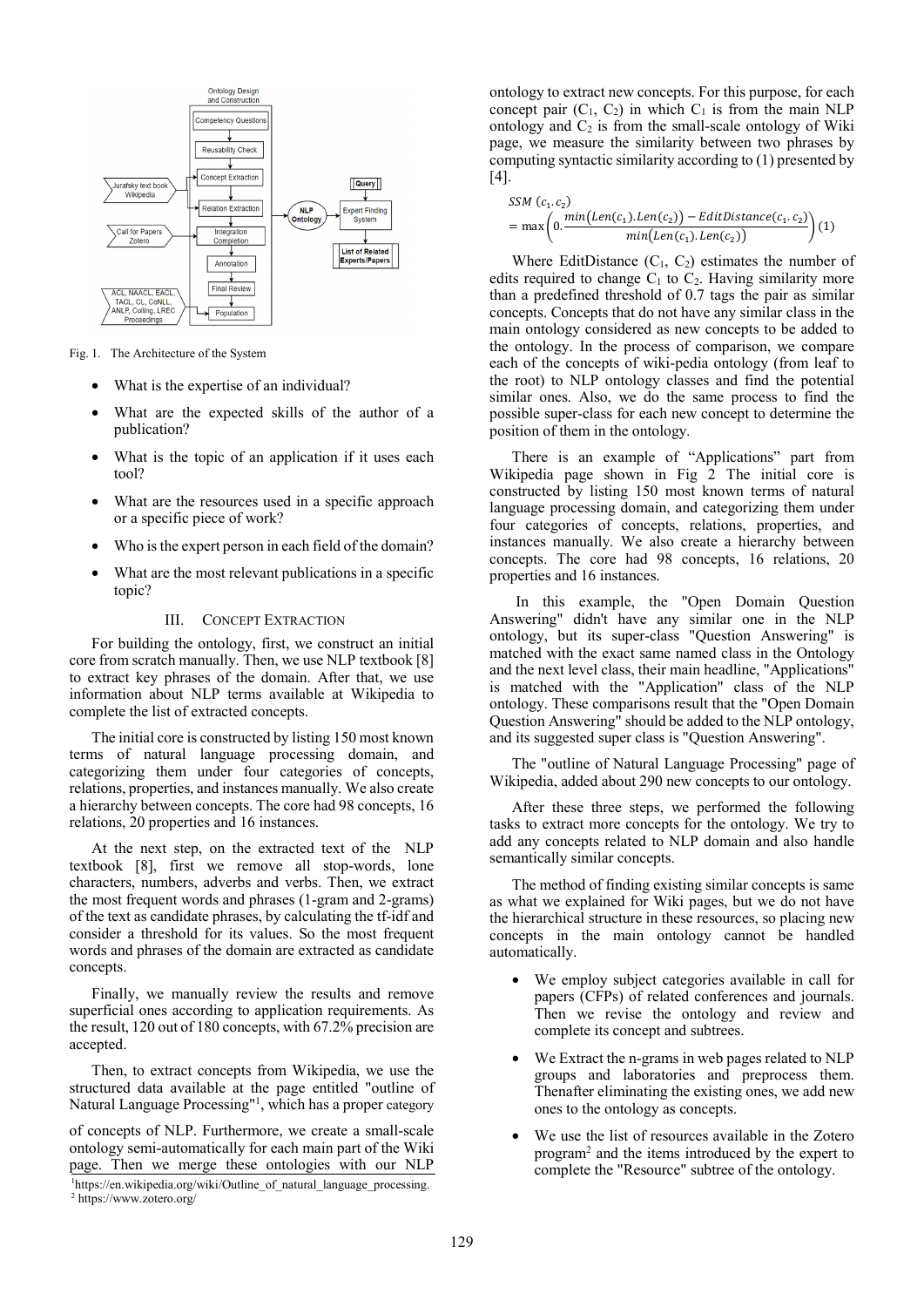| <b>New Concept</b>                                                              | Matched with              | Syntactic<br>Similarity |
|---------------------------------------------------------------------------------|---------------------------|-------------------------|
| <b>Open Domain Question Answering</b>                                           | $\overline{\phantom{a}}$  |                         |
| <b>Question Answering</b><br>(Super-Class of Open Domain Question<br>Answering) | <b>Question Answering</b> | 1.0                     |
| Applications<br>(Super-Class of Question Answering)                             | Application               | 0.90                    |

Fig. 2. Syntactic Similarity between "Processes of NLP" and the NLP ontology

> Resources included a variety of data sets, applications, corporations, and middle-ware related to different areas of NLP.

To enter the new extracted terms into the ontology, we do use lexical similarity and semantic similarity between concepts to compare them and find similar ones to be merged. We also use the similarities to find the right place for concepts that are not under the main hierarchy of the ontology if available.

To calculate lexical similarity, as we did for Wikipedia pages, we use the Levenshtein distance. But for these resources which do not have the hierarchy of terms, we compute the similarity of a term not only with concepts' labels, but also with their sub-classes, super-classes, data properties, and object properties. Also, we assign a weight to each of the similarities according to their importance. As an example properties are less important than super-class so it is assigned a lower weight.

To calculate semantic similarity we use WordNet to find all synonyms of a concept. Then we calculate the Levenshtein distance between all pairs of synonyms of two concepts.

Finally, we compare the sum of calculated distances of all concepts and find similar ones. Then we merge the similar concepts and all of their sub-classes.

At the end of these steps and by using all of these resources, about 700 concepts was placed in the ontology.

### IV. RELATION EXTRACTION

To find hierarchical and non-hierarchical relations between concepts we use non-structured data of NLP textbook [8].

To extract hierarchical relations, we employed a template driven method using Hearst patterns (1992).

- NPy including NPx and or, NPx
- NPy such as NPx and or, NPx
- NPy like NPx and |or|, NPx
- NPx is a/an NPy
- NPx and other Npy
- NPx or other Npy

In multi-word noun phrases (NPs) we consider the extracted relation for the head of the NP as well as the NP. Also, we consider a hierarchical relation between the heads of noun phrases and the whole noun phrase.

After creating a thousand of candidate relations, 305 proper relations were accepted manually. follows:<br>  $\frac{3 \text{m} \cdot \text{m}}{2 \text{m} \cdot \text{m}}$ 

To extract non-hierarchical relations, we select four most frequent verbs in NLP domain (Generate/Produce, Use, and Have) which we have defined their corresponding

relations in the ontology. We extract all sentences containing these verbs and use Stanford parser [9] to get their dependency tree and extract dependencies between tokens of sentences. Then we select the object and subject argument of verbs as concepts with verb corresponding relation. Some of these extracted relations are as follows:

- Grammar  $\sim$  have  $\sim$  rules
- Word  $\sim$  have  $\sim$  tag
- Word  $\sim$  have  $\sim$  morphemes
- Synthesis  $\sim$  produce  $\sim$  speech
- Grammars  $\sim$  generate $\sim$  language
- Algorithms  $\sim$  use  $\sim$  representation

We extract 500 relations. Then we revised them manually and accepted 148 relations to be added to the ontology.

Also, we checked words of all extracted relations and added them to the ontology if they already didn't exist. In this way, 340 new concepts are added to the ontology.

Subsequently, we define more relations and put some of them in a hierarchical structure. Some defined relations are "is Expert in", "is Related to", "Evaluated By", "Evaluates", "Use" and "Related". "Use" and "Related" are two relations that are defined hierarchically with specific ends. Some of the "Related" relations are shown in Fig 3.

#### V. COMPLETION AND INTEGRATION

In this phase, lots of searches were done to evaluate the completeness of the ontology. By web searching using Google, a number of new concepts were found from different resources and glossaries to be added to the ontology.

As a result, in addition to improving the main categories of the ontology, two new categories are added as "Other Terms" and "Related Topic". We place words or terms that do not have any position in the main hierarchy of the ontology (applications, topics, tools, etc.) under "Other Terms" (such as "Language Constituents").

Also, we add other topics rather than NLP topics and their most important sub-classes under "Related\_Topic" node. The added topics are closely related to NLP domain and cooperate with it in researches.

As another assessment, we evaluate the completeness of the ontology with respect to LREC 2016 topics<sup>3</sup>. The topics have compared to ontology classes to calculate the completeness of NLP ontology. Of the 90 topics, 58 (64%) were found in the ontology. Although most of the not found topics are supplementary titles, not exactly related to NLP, like "web service", "policy issues", "metadata", etc., but some of them need to be appended to the main ontology.

To handle all of these new topics for the ontology, we add some more explanation for each concept as annotations, as well as creating new classes. These annotations are as

www.lrec conf.org/proceedings/lrec2016/topics.html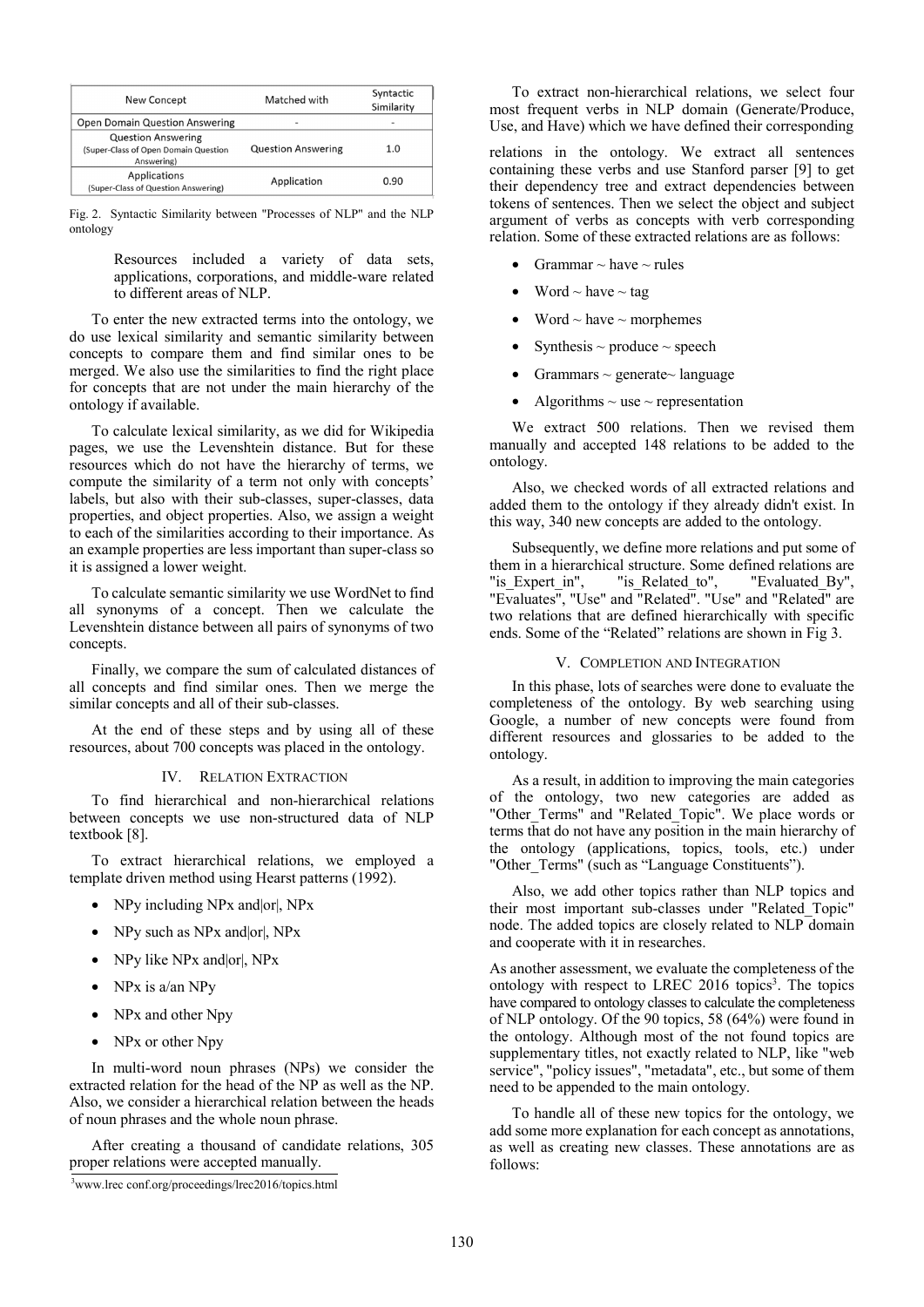

Fig. 3. Examples of Relations between the Ontology Classes.

- "Abbreviation" to show the shortened form of the class label.
- "Gloss" to explain the topic or application purpose shortly.
- "OtherLabel" to define other labels or phrases with the same meaning (at least in the context of NLP).
- "RelatedTerm" to define other terms that almost have same processes or applications. They do not have the exact same meaning, but they can be considered the same in the main application of NLP ontology, expert finding system. For example, "Medicine" and "Medical".
- "ExternalLink" to save the website address or other related links to journals, conferences or maybe organizations.

Adding these annotations can improve precision and/or recall of the future applications that uses the ontology. For example, in an expert finding system, if the query contains "Spam Detection" phrase, the system recognizes the relation with "Spam Filtering" too, because "Spam Detection" is the "otherLabel" of "Spam Filtering" class in the ontology. It should be noticed that by adding these annotations, the number of concepts decreases as some of them are merged to others as their "relatedTerm" or "otherLabel".

Some of these annotations are shown in Fig 4.

#### VI. FINAL REVIEW

At last, we ask NLP experts to review and revise the whole ontology. The Review is done to approve the ontology as a suitable ontology for being used in the expert finding applications. Some needed corrections were applied to the ontology after the revision. Some of the concepts were removed, the location of some were changed in the hierarchy and some were merged.

The Final output is the domain-specific NLP ontology with 887 concept classes in the hierarchy, 71 features, and 88 relations. The first level of the NLP ontology with the counts of each class's subclasses is shown in Fig 5, and one of the most important parts of the ontology (Subtree of "Text Processing" Topic) is shown in Fig 6.

### VII. ONTOLOGY POPULATION

After completing the ontology construction, we use a classification method to populate the ontology automatically. First, we collect papers available at ACL Anthology4 and their information (title, abstract, venue, publisher, year and authors) from 2000 to 2017. Then we use Google Scholar to collect more information (citations, h-index, etc.) about the authors of the papers. We also



Fig. 4. Different Annotations of "Discourse\_Analysis" Class



Fig. 5. The First Level of NLP Ontology with the Number of Subclasses

collect information of the authors that have "Natural language proccessing" tag in their Google Scholar profile. Then we design two profile structures for publications and experts, and then we fulfill the profiles with collected information.

To populate the ontology, we add each expert profile to the ontology as an instance of person. Also, we add each publication profile as an instance of paper which is a subclass of "Resource". We also add journals and conferences existing in publication profiles as instances of "Event" and instantiate "Presented\_in" relation between them. Also, we instantiate the relation "is\_Author\_of" between experts and their publications.

Furthermore, we instantiate the "is\_Related\_to" relation between publication instances and all corresponding concepts in the sub-tree of topic and approach. To do this, we use a machine learning method to find related topics and approaches to each publication.

Therefore, we prepare a training dataset for each concept in the subtree of topic and approach. The training data contains 10 publications related to each concept and is provided manually.

The training data is a collection of information about publications collected from IEEE Xplor<sup>5</sup>.

<sup>4</sup> http://aclweb.org/anthology/.

<sup>5</sup> http://ieeexplore.ieee.org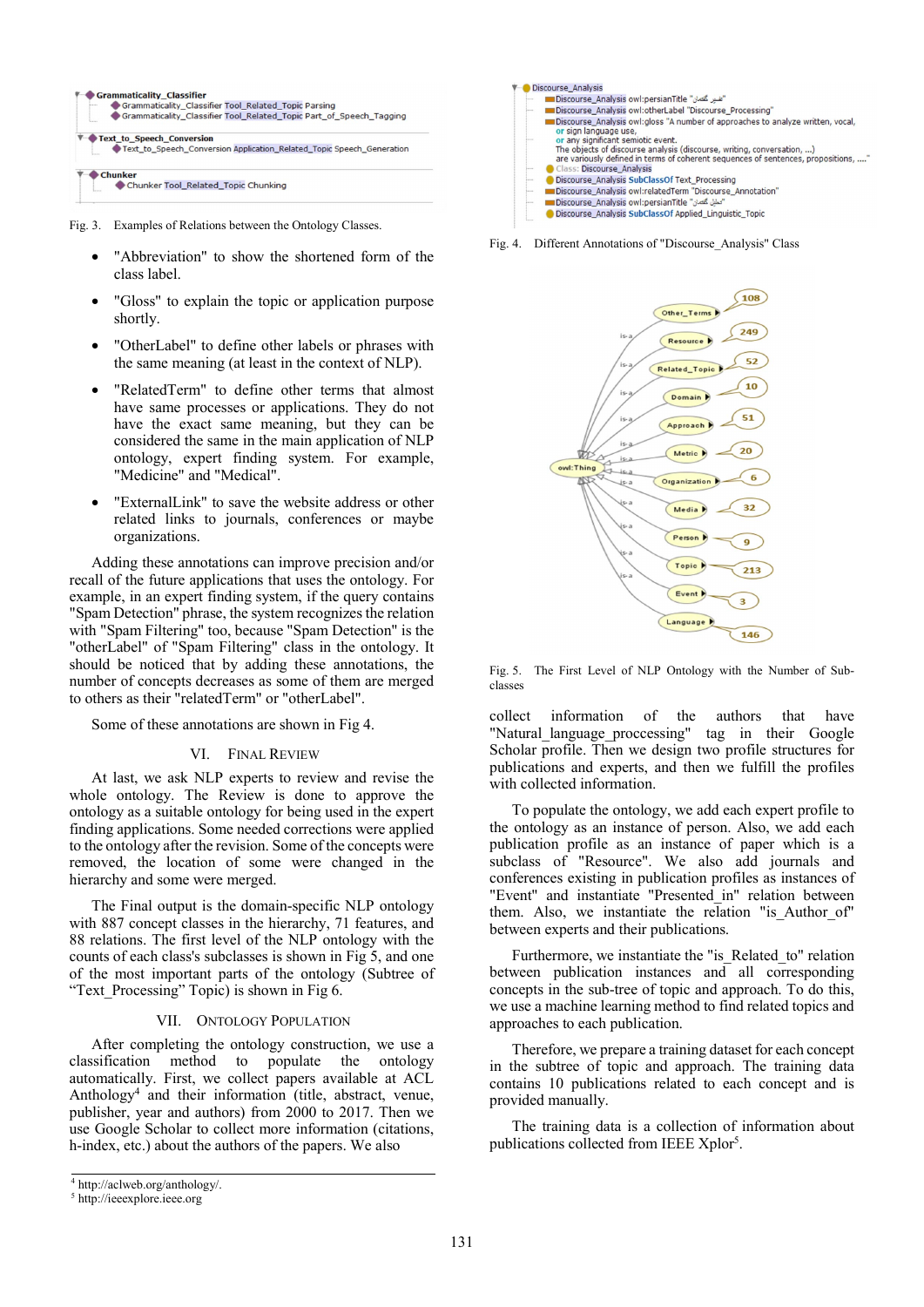For each paper, we extract the title, abstract and keywords and for all their words, we calculate the tf-idf and build the tf-idf vector. The size of the vector is 8760 words and the value of each is its tf-idf.

We use k- fold cross-validation to evaluate the performance of the classification method. So we partition the training data into 4 sets and for each of them we train the classifier and validate it with remaining partitions. Table ITable I shows that the average precision of this classifier is 81.2%.

Then we calculate the tf-idf and build the vector for all publication instances in the ontology too, and then we use the cosine distance measure to calculate their distances with training tf-idf vectors. We determine a threshold for maximum distance and find most similar topics and approaches for each publication instance.

At the last step, we instantiate the "is Related to" relation between publication instances and their related topics and approaches.

Finally the ontology is populated with near 36000 papers and 32000 authors, and about 201000 "is\_Related to", 83500 "is Author of", and 29000 "Presented\_in" relations. Evaluation

An ontology can be evaluated through different processes ([10], [11], [12] and [13]):

- Comparison against a gold standard,
- Data-driven evaluation,
- User-based evaluation,
- Application or task-based evaluation.

Due to the best knowledge of authors, there are no other ontologies for NLP domain, so the first choice that is to compare it with a gold standard cannot be done. Moreover, data-driven evaluation is the process of comparing ontology against existing data about the domain that the ontology models it. This process is exactly the procedure that has been followed to construct the ontology. Also, the userbased evaluation has been done under the supervision of an expert of the domain, during various steps of ontology construction. The last one, application-based evaluation, as it is mentioned before, will be done using the expert finding system we will implement as the further work.

Besides other evaluations, we use the two measures recommended by [14] depth and breadth of the ontology. It is concluded that among different measures of depth and breadth, the most important ones are breadth variance and depth variance, and that the best ontologies are generally those that have higher values of depth and breadth variances in their structure.

The calculated metrics for current ontology listed in Table II..

It's worth mentioning that this metrics are appropriate to compare more than one ontologies together, and now that there are no other NLP ontologies, they don't have any gains unless for future alternatives of ontology, to determine that the changes get the ontology to a better situation or not.

Reference [15] recommends another measure to evaluate an ontology, which uses the semantic distance between two classes. This metric relies on comparing concepts according



Fig. 6. The First Level Subtree of "Text\_Processing" Topic

Table I Precision of Classification in Ontology Population

|                  |  |                   | Average |
|------------------|--|-------------------|---------|
| <b>Precision</b> |  | 84% 82% 77.5% 81% | 81.2%   |

Table II Depth and Breadth Measures for NLP

|                | Depth | <b>Breadth</b> |
|----------------|-------|----------------|
| <b>Minimum</b> | 2     | $\overline{2}$ |
| Maximum        | 14    | 313            |
| Average        | 4.91  | 4.49           |
| Variance       | 4.46  | 2.25           |

to the number of semantic evidence that they have and do not have in common in the ontology.

Based on this principle, a state-of-the-art feature-based measure is proposed  $([2], [16])$  that measures the semantic distance as a function of the number of non-common